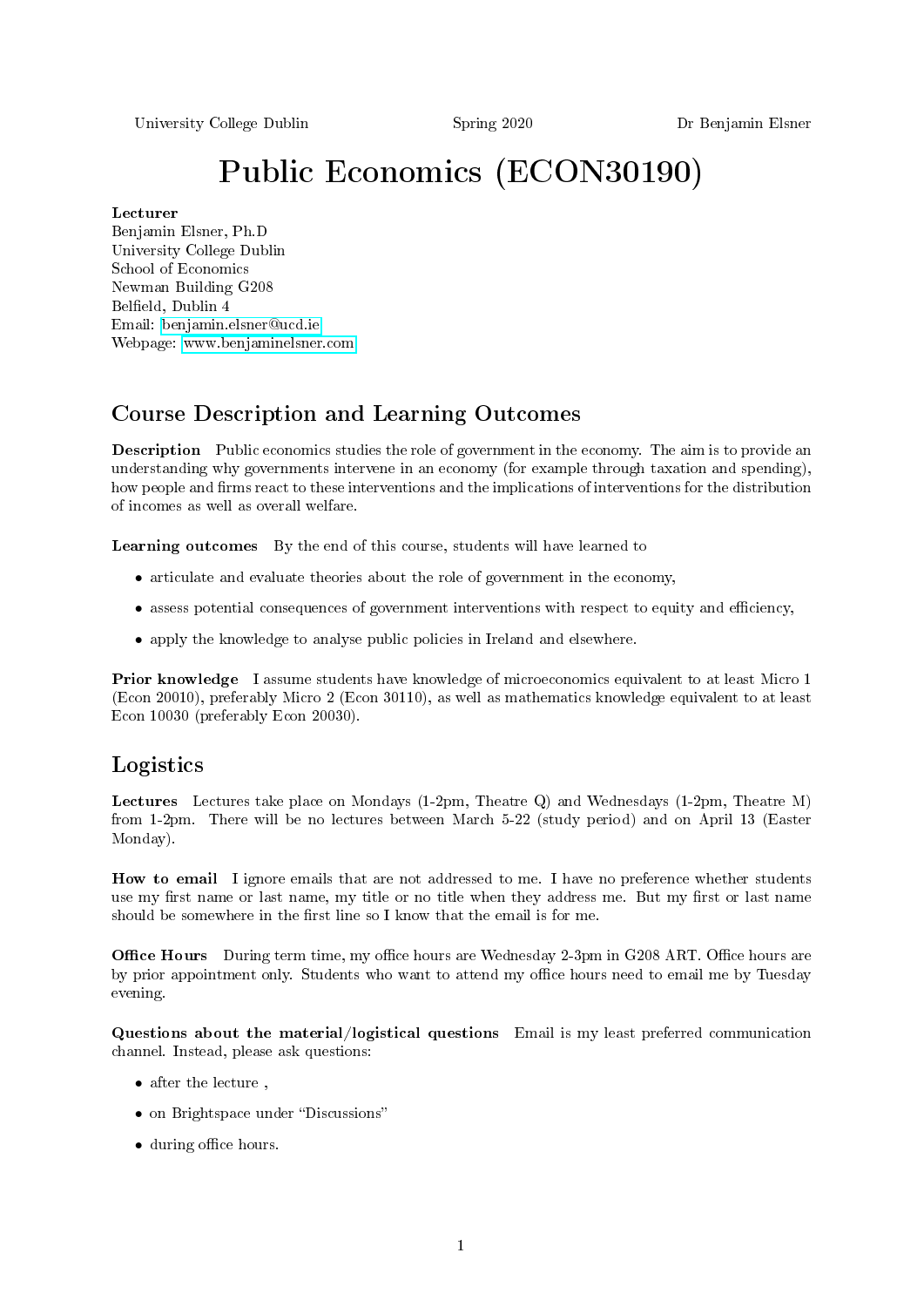No Laptop Policy I have a no laptop policy. Laptops and be disruptive in class, and there is research showing that students retain less information from notes they took on their laptop compared to notes taken by hand. Notetakers are exempt from the policy. If you require an exemption for other reasons, please let me know.

Mentimeter quizzes I will run *mentimeter* quizzes about every other lecture. The quizzes are anonymous and will not be graded. To participate, please download the mentimeter app on your smartphone or tablet or, alternatively, visit the mentimeter website.

#### Reading Materials

Much of the course material will be based on Public Finance and Public Policy by Jonathan Gruber, published by Macmillan. The textbook is currently in its 5th edition. It is available in the Campus Bookshop. Earlier versions may differ in the empirical material, but should work just as well.

The textbook, the internet and newspapers (!!) are complements, not substitutes. In times when almost infinite amounts of information are available on the internet, investing in a good textbook is more important than ever. Nowhere else will you see all the information presented in an intuitive, coherent and concise manner. This does not mean that you cannot look for information on the internet. The same goes for newspapers, which provide you with the link between the theoretical material covered in the course and the real world.

#### Assessment and Grading

Your grade will be the result of continuous assessment  $(30\%)$  and a final exam  $(70\%)$ .

Final exam The final exam will last two hours. The standard UCD grade scale (standard numeric scale; see table below) applies.

Continuous Assessment Continuous assessment will be based on online tests. After a practice run in week 1, we will have 6 online tests.

- Tests are in an MCQ format.
- They are provided on Brightspace.
- I will announce at what date and time a test goes online. You have three days to complete the test. The deadline will be on the third day at 11:30pm Irish Standard Time. At this time, Brightspace will automatically shut down the test.
- Within the three days you can repeat the test as often as you want. The last test before the deadline counts.
- For your continuous assessment grade I will count the best 5 out of 6 tests. This means that you can miss one test without this impacting your grade.